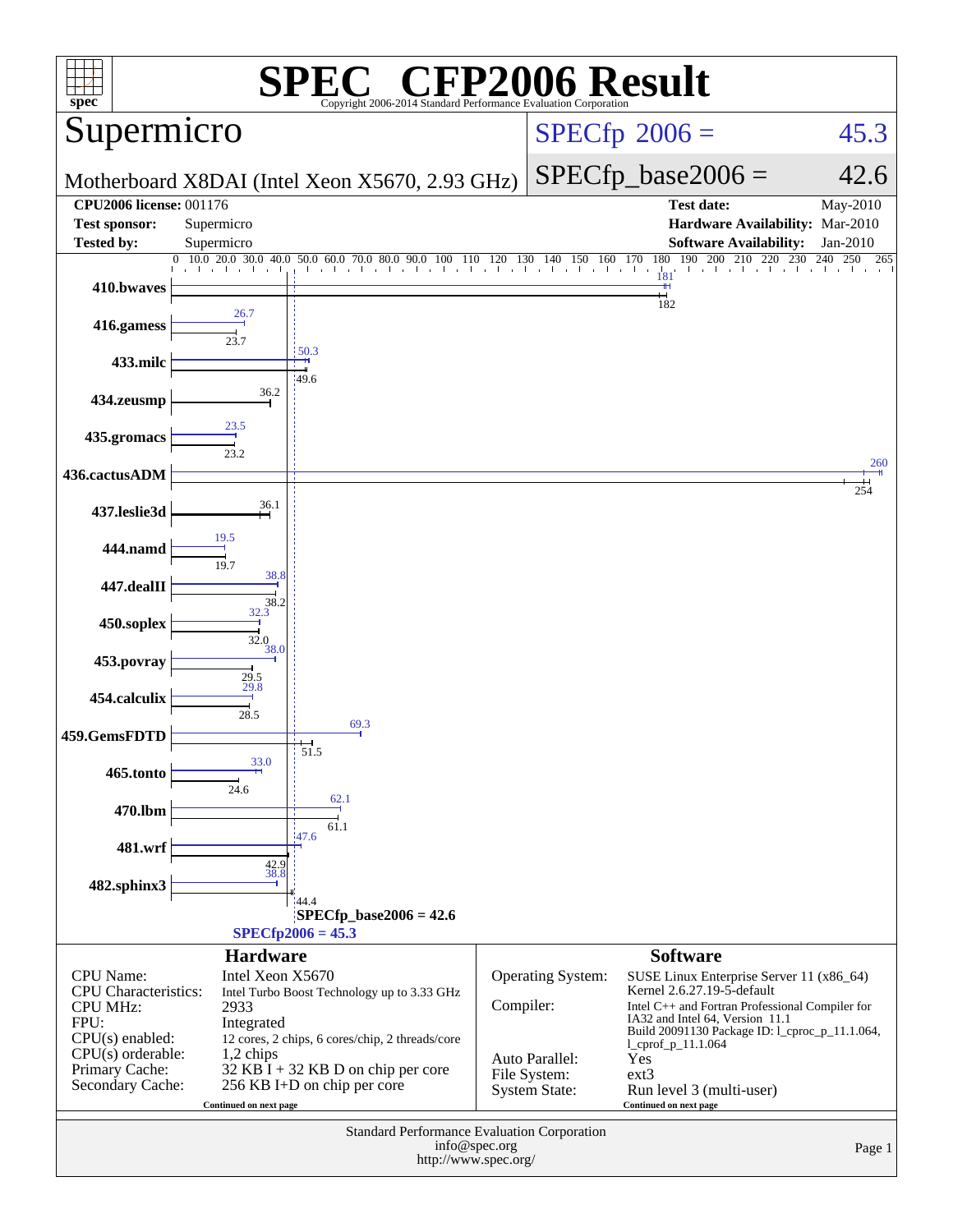

### Supermicro

#### $SPECfp2006 = 45.3$  $SPECfp2006 = 45.3$

Motherboard X8DAI (Intel Xeon X5670, 2.93 GHz)

 $SPECTp\_base2006 = 42.6$ 

| <b>CPU2006 license: 001176</b>                                             |                                                                                                                            |                                                            | <b>Test date:</b><br>May-2010               |
|----------------------------------------------------------------------------|----------------------------------------------------------------------------------------------------------------------------|------------------------------------------------------------|---------------------------------------------|
| <b>Test sponsor:</b>                                                       | Supermicro                                                                                                                 |                                                            | Hardware Availability: Mar-2010             |
| <b>Tested by:</b>                                                          | Supermicro                                                                                                                 |                                                            | <b>Software Availability:</b><br>$Jan-2010$ |
| L3 Cache:<br>Other Cache:<br>Memory:<br>Disk Subsystem:<br>Other Hardware: | 12 MB I+D on chip per chip<br>None<br>48 GB (12 x 4 GB DDR3-1333 RDIMM, ECC, CL9)<br>1 x 1000 GB SATA II, 7200 RPM<br>None | <b>Base Pointers:</b><br>Peak Pointers:<br>Other Software: | $64$ -bit<br>$32/64$ -bit<br>None           |

**[Results Table](http://www.spec.org/auto/cpu2006/Docs/result-fields.html#ResultsTable)**

| Results Table    |                                                                                                          |              |                |       |                |       |                |              |                |              |                |              |
|------------------|----------------------------------------------------------------------------------------------------------|--------------|----------------|-------|----------------|-------|----------------|--------------|----------------|--------------|----------------|--------------|
|                  |                                                                                                          |              | <b>Base</b>    |       |                |       | <b>Peak</b>    |              |                |              |                |              |
| <b>Benchmark</b> | <b>Seconds</b>                                                                                           | <b>Ratio</b> | <b>Seconds</b> | Ratio | <b>Seconds</b> | Ratio | <b>Seconds</b> | <b>Ratio</b> | <b>Seconds</b> | <b>Ratio</b> | <b>Seconds</b> | <b>Ratio</b> |
| 410.bwaves       | 75.9                                                                                                     | 179          | 74.7           | 182   | 74.7           | 182   | 75.1           | 181          | 74.3           | 183          | 74.9           | <u>181</u>   |
| 416.gamess       | 826                                                                                                      | 23.7         | 825            | 23.7  | 825            | 23.7  | 733            | 26.7         | 733            | 26.7         | 734            | 26.7         |
| $433$ .milc      | 185                                                                                                      | 49.7         | 187            | 49.0  | 185            | 49.6  | 182            | 50.4         | 183            | 50.3         | 187            | 49.0         |
| 434.zeusmp       | 250                                                                                                      | 36.4         | 252            | 36.2  | 252            | 36.1  | 250            | 36.4         | 252            | 36.2         | 252            | 36.1         |
| 435.gromacs      | 307                                                                                                      | 23.2         | 309            | 23.1  | 308            | 23.2  | 304            | 23.5         | 304            | 23.5         | 303            | 23.5         |
| 436.cactusADM    | 48.4                                                                                                     | 247          | 46.6           | 257   | 47.0           | 254   | 46.0           | <b>260</b>   | 45.8           | 261          | 47.0           | 254          |
| 437.leslie3d     | 260                                                                                                      | 36.1         | 290            | 32.4  | 260            | 36.1  | 260            | 36.1         | 290            | 32.4         | <b>260</b>     | 36.1         |
| 444.namd         | 408                                                                                                      | 19.7         | 408            | 19.7  | 408            | 19.7  | 410            | 19.5         | 411            | 19.5         | 410            | 19.6         |
| 447.dealII       | 300                                                                                                      | 38.2         | 300            | 38.2  | 300            | 38.2  | 295            | 38.8         | 294            | 38.8         | 293            | 39.0         |
| 450.soplex       | 263                                                                                                      | 31.7         | 261            | 32.0  | 260            | 32.1  | 259            | 32.2         | 259            | 32.3         | 258            | 32.3         |
| 453.povray       | 180                                                                                                      | 29.5         | 179            | 29.7  | 181            | 29.4  | 140            | 38.0         | 140            | 38.1         | <b>140</b>     | <b>38.0</b>  |
| 454.calculix     | 290                                                                                                      | 28.5         | 290            | 28.5  | 289            | 28.6  | 276            | 29.8         | 277            | 29.8         | 276            | 29.9         |
| 459.GemsFDTD     | 206                                                                                                      | 51.5         | 223            | 47.5  | 205            | 51.6  | 153            | 69.3         | 153            | 69.4         | 153            | 69.2         |
| $465$ .tonto     | 399                                                                                                      | 24.6         | 400            | 24.6  | 399            | 24.7  | <u>298</u>     | 33.0         | 298            | 33.0         | 318            | 31.0         |
| 470.1bm          | 225                                                                                                      | 61.1         | 225            | 61.1  | 225            | 61.1  | 221            | 62.1         | 221            | 62.1         | 221            | 62.1         |
| 481.wrf          | 260                                                                                                      | 42.9         | 261            | 42.7  | 261            | 42.9  | 235            | 47.6         | 235            | 47.6         | 235            | 47.6         |
| 482.sphinx3      | 445                                                                                                      | 43.8         | 439            | 44.4  | 438            | 44.5  | 502            | 38.8         | 503            | 38.8         | 505            | 38.6         |
|                  | Results appear in the order in which they were run. Bold underlined text indicates a median measurement. |              |                |       |                |       |                |              |                |              |                |              |

#### **[Operating System Notes](http://www.spec.org/auto/cpu2006/Docs/result-fields.html#OperatingSystemNotes)**

 'ulimit -s unlimited' was used to set the stack size to unlimited prior to run OMP\_NUM\_THREADS set to number of cores KMP\_AFFINITY set to granularity=fine,scatter KMP\_STACKSIZE set to 200M

#### **[Platform Notes](http://www.spec.org/auto/cpu2006/Docs/result-fields.html#PlatformNotes)**

 Fan speed set to Full Speed in BIOS Setup. As tested, the system used a Supermicro CSE-743TQ-865B chassis and a Matrox G550 graphics card. The chassis is configured with a PWS-865-PQ power supply, 2 SNK-P0038P heatsinks, as well as 4 FAN-0074L and 2 FAN-0082L4 cooling fans.

> Standard Performance Evaluation Corporation [info@spec.org](mailto:info@spec.org) <http://www.spec.org/>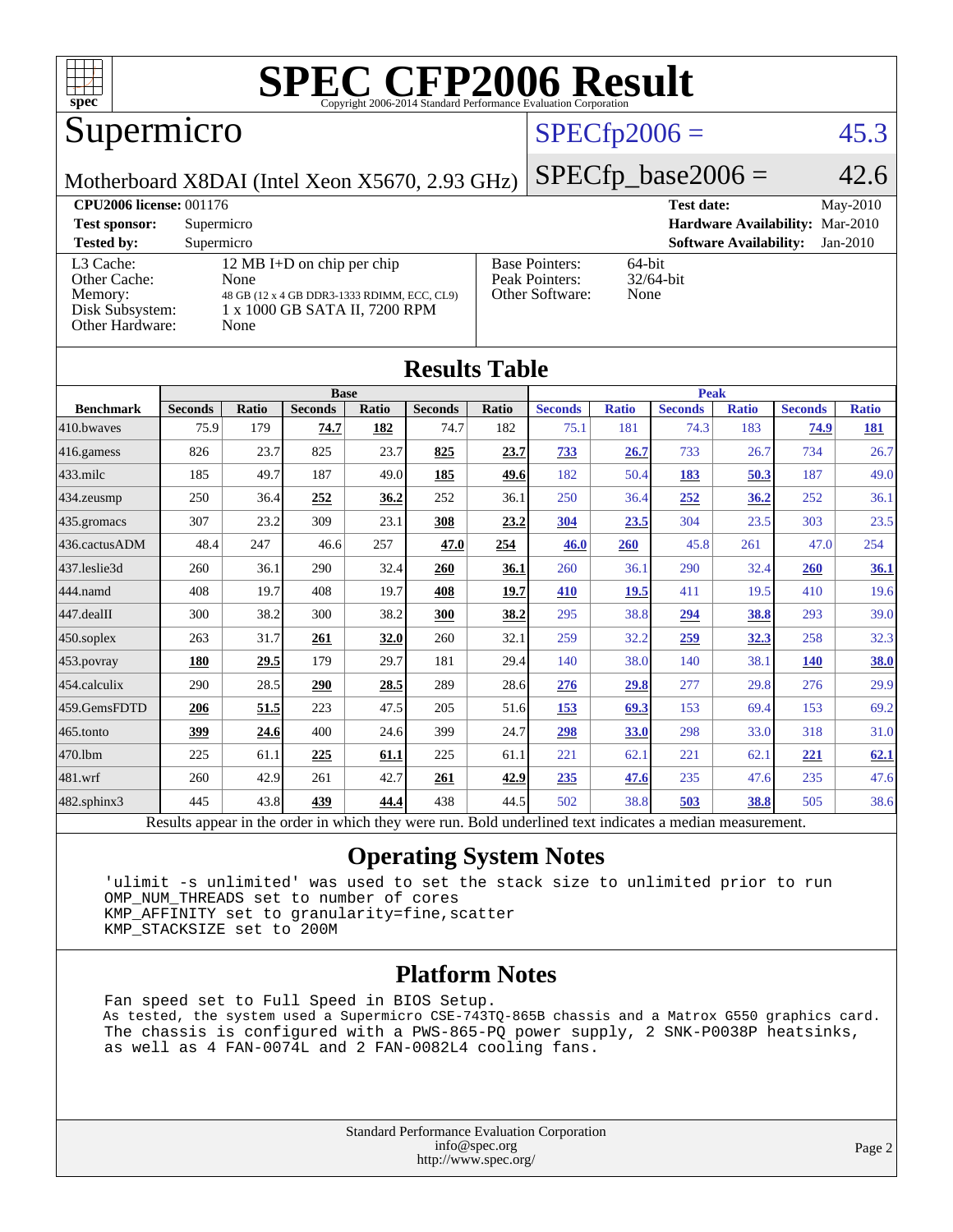

#### Supermicro

 $SPECTp2006 = 45.3$ 

 $SPECTp\_base2006 = 42.6$ 

Page 3

Motherboard X8DAI (Intel Xeon X5670, 2.93 GHz)

**[CPU2006 license:](http://www.spec.org/auto/cpu2006/Docs/result-fields.html#CPU2006license)** 001176 **[Test date:](http://www.spec.org/auto/cpu2006/Docs/result-fields.html#Testdate)** May-2010

**[Tested by:](http://www.spec.org/auto/cpu2006/Docs/result-fields.html#Testedby)** Supermicro **[Software Availability:](http://www.spec.org/auto/cpu2006/Docs/result-fields.html#SoftwareAvailability)** Jan-2010

**[Test sponsor:](http://www.spec.org/auto/cpu2006/Docs/result-fields.html#Testsponsor)** Supermicro **[Hardware Availability:](http://www.spec.org/auto/cpu2006/Docs/result-fields.html#HardwareAvailability)** Mar-2010

#### **[General Notes](http://www.spec.org/auto/cpu2006/Docs/result-fields.html#GeneralNotes)**

Binaries were compiled on SLES 10 with Binutils 2.18.50.0.7.20080502

### **[Base Compiler Invocation](http://www.spec.org/auto/cpu2006/Docs/result-fields.html#BaseCompilerInvocation)**

[C benchmarks](http://www.spec.org/auto/cpu2006/Docs/result-fields.html#Cbenchmarks):  $\text{icc}$   $-\text{m64}$ 

[C++ benchmarks:](http://www.spec.org/auto/cpu2006/Docs/result-fields.html#CXXbenchmarks) [icpc -m64](http://www.spec.org/cpu2006/results/res2010q3/cpu2006-20100528-11384.flags.html#user_CXXbase_intel_icpc_64bit_bedb90c1146cab66620883ef4f41a67e)

[Fortran benchmarks](http://www.spec.org/auto/cpu2006/Docs/result-fields.html#Fortranbenchmarks): [ifort -m64](http://www.spec.org/cpu2006/results/res2010q3/cpu2006-20100528-11384.flags.html#user_FCbase_intel_ifort_64bit_ee9d0fb25645d0210d97eb0527dcc06e)

[Benchmarks using both Fortran and C](http://www.spec.org/auto/cpu2006/Docs/result-fields.html#BenchmarksusingbothFortranandC): [icc -m64](http://www.spec.org/cpu2006/results/res2010q3/cpu2006-20100528-11384.flags.html#user_CC_FCbase_intel_icc_64bit_0b7121f5ab7cfabee23d88897260401c) [ifort -m64](http://www.spec.org/cpu2006/results/res2010q3/cpu2006-20100528-11384.flags.html#user_CC_FCbase_intel_ifort_64bit_ee9d0fb25645d0210d97eb0527dcc06e)

 $410.1$   $R_{\text{CDF}}$   $R_{\text{CDF}}$   $R_{\text{CDF}}$ 

#### **[Base Portability Flags](http://www.spec.org/auto/cpu2006/Docs/result-fields.html#BasePortabilityFlags)**

| 410.0Waves: -DSPEC CPU LP64                |                                                                |
|--------------------------------------------|----------------------------------------------------------------|
| 416.gamess: -DSPEC_CPU_LP64                |                                                                |
| 433.milc: -DSPEC CPU LP64                  |                                                                |
| 434.zeusmp: -DSPEC_CPU_LP64                |                                                                |
| 435.gromacs: -DSPEC_CPU_LP64 -nofor_main   |                                                                |
| 436.cactusADM: -DSPEC CPU LP64 -nofor main |                                                                |
| 437.leslie3d: -DSPEC CPU LP64              |                                                                |
| 444.namd: -DSPEC CPU LP64                  |                                                                |
| 447.dealII: -DSPEC CPU LP64                |                                                                |
| 450.soplex: -DSPEC_CPU_LP64                |                                                                |
| 453.povray: -DSPEC_CPU_LP64                |                                                                |
| 454.calculix: -DSPEC CPU LP64 -nofor main  |                                                                |
| 459. GemsFDTD: - DSPEC CPU LP64            |                                                                |
| 465.tonto: -DSPEC CPU LP64                 |                                                                |
| 470.1bm: - DSPEC CPU LP64                  |                                                                |
|                                            | 481.wrf: -DSPEC CPU LP64 -DSPEC CPU CASE FLAG -DSPEC CPU LINUX |
| 482.sphinx3: -DSPEC CPU LP64               |                                                                |
|                                            |                                                                |

#### **[Base Optimization Flags](http://www.spec.org/auto/cpu2006/Docs/result-fields.html#BaseOptimizationFlags)**

[info@spec.org](mailto:info@spec.org) <http://www.spec.org/>

Standard Performance Evaluation Corporation [C benchmarks](http://www.spec.org/auto/cpu2006/Docs/result-fields.html#Cbenchmarks): [-xSSE4.2](http://www.spec.org/cpu2006/results/res2010q3/cpu2006-20100528-11384.flags.html#user_CCbase_f-xSSE42_f91528193cf0b216347adb8b939d4107) [-ipo](http://www.spec.org/cpu2006/results/res2010q3/cpu2006-20100528-11384.flags.html#user_CCbase_f-ipo) [-O3](http://www.spec.org/cpu2006/results/res2010q3/cpu2006-20100528-11384.flags.html#user_CCbase_f-O3) [-no-prec-div](http://www.spec.org/cpu2006/results/res2010q3/cpu2006-20100528-11384.flags.html#user_CCbase_f-no-prec-div) [-static](http://www.spec.org/cpu2006/results/res2010q3/cpu2006-20100528-11384.flags.html#user_CCbase_f-static) [-parallel](http://www.spec.org/cpu2006/results/res2010q3/cpu2006-20100528-11384.flags.html#user_CCbase_f-parallel) [-opt-prefetch](http://www.spec.org/cpu2006/results/res2010q3/cpu2006-20100528-11384.flags.html#user_CCbase_f-opt-prefetch) [C++ benchmarks:](http://www.spec.org/auto/cpu2006/Docs/result-fields.html#CXXbenchmarks) [-xSSE4.2](http://www.spec.org/cpu2006/results/res2010q3/cpu2006-20100528-11384.flags.html#user_CXXbase_f-xSSE42_f91528193cf0b216347adb8b939d4107) [-ipo](http://www.spec.org/cpu2006/results/res2010q3/cpu2006-20100528-11384.flags.html#user_CXXbase_f-ipo) [-O3](http://www.spec.org/cpu2006/results/res2010q3/cpu2006-20100528-11384.flags.html#user_CXXbase_f-O3) [-no-prec-div](http://www.spec.org/cpu2006/results/res2010q3/cpu2006-20100528-11384.flags.html#user_CXXbase_f-no-prec-div) [-static](http://www.spec.org/cpu2006/results/res2010q3/cpu2006-20100528-11384.flags.html#user_CXXbase_f-static) [-parallel](http://www.spec.org/cpu2006/results/res2010q3/cpu2006-20100528-11384.flags.html#user_CXXbase_f-parallel) [-opt-prefetch](http://www.spec.org/cpu2006/results/res2010q3/cpu2006-20100528-11384.flags.html#user_CXXbase_f-opt-prefetch) [Fortran benchmarks](http://www.spec.org/auto/cpu2006/Docs/result-fields.html#Fortranbenchmarks): [-xSSE4.2](http://www.spec.org/cpu2006/results/res2010q3/cpu2006-20100528-11384.flags.html#user_FCbase_f-xSSE42_f91528193cf0b216347adb8b939d4107) [-ipo](http://www.spec.org/cpu2006/results/res2010q3/cpu2006-20100528-11384.flags.html#user_FCbase_f-ipo) [-O3](http://www.spec.org/cpu2006/results/res2010q3/cpu2006-20100528-11384.flags.html#user_FCbase_f-O3) [-no-prec-div](http://www.spec.org/cpu2006/results/res2010q3/cpu2006-20100528-11384.flags.html#user_FCbase_f-no-prec-div) [-static](http://www.spec.org/cpu2006/results/res2010q3/cpu2006-20100528-11384.flags.html#user_FCbase_f-static) [-parallel](http://www.spec.org/cpu2006/results/res2010q3/cpu2006-20100528-11384.flags.html#user_FCbase_f-parallel) [-opt-prefetch](http://www.spec.org/cpu2006/results/res2010q3/cpu2006-20100528-11384.flags.html#user_FCbase_f-opt-prefetch) Continued on next page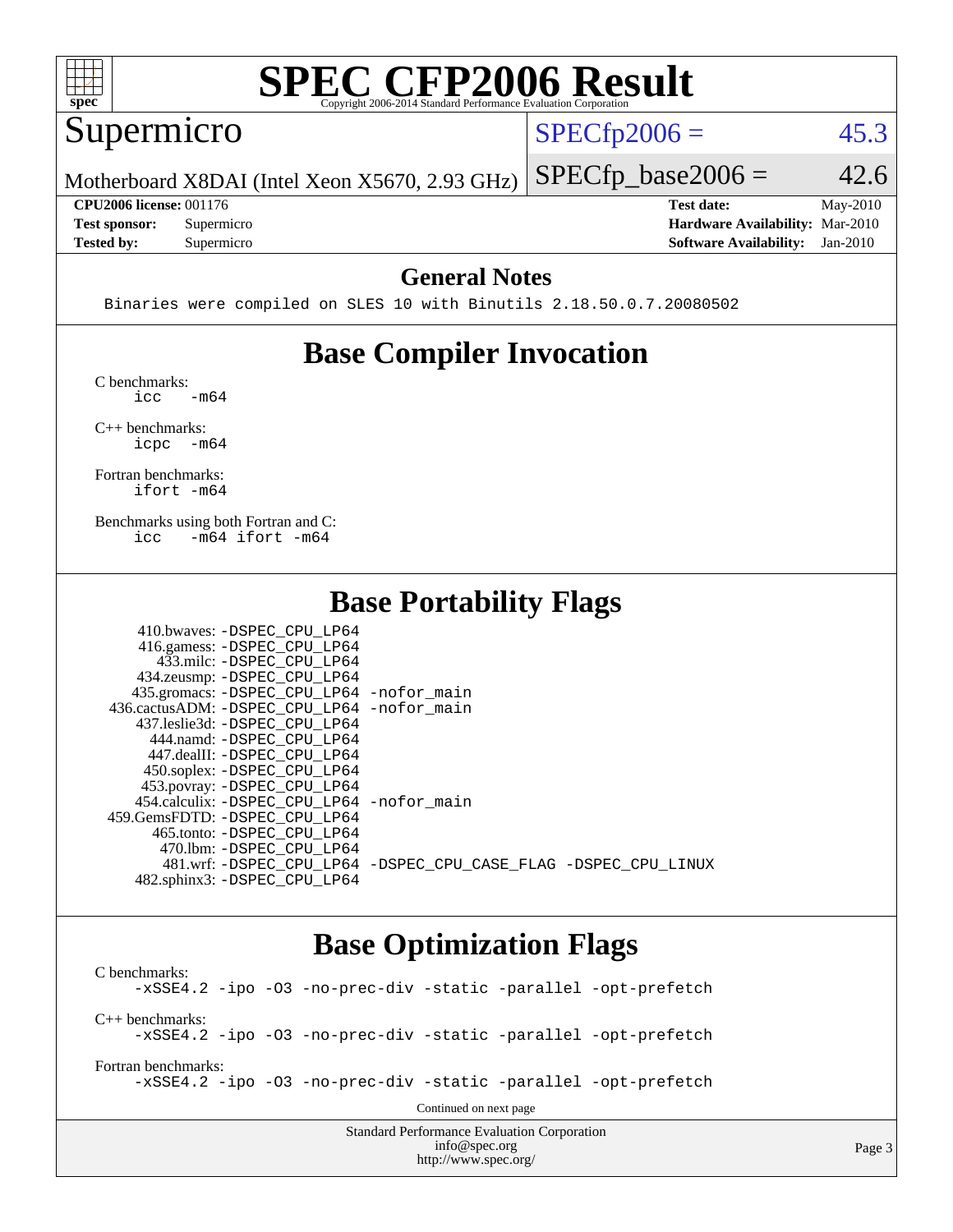

Supermicro

 $SPECTp2006 = 45.3$ 

Motherboard X8DAI (Intel Xeon X5670, 2.93 GHz)

 $SPECTp\_base2006 = 42.6$ **[CPU2006 license:](http://www.spec.org/auto/cpu2006/Docs/result-fields.html#CPU2006license)** 001176 **[Test date:](http://www.spec.org/auto/cpu2006/Docs/result-fields.html#Testdate)** May-2010 **[Test sponsor:](http://www.spec.org/auto/cpu2006/Docs/result-fields.html#Testsponsor)** Supermicro **[Hardware Availability:](http://www.spec.org/auto/cpu2006/Docs/result-fields.html#HardwareAvailability)** Mar-2010

### **[Base Optimization Flags \(Continued\)](http://www.spec.org/auto/cpu2006/Docs/result-fields.html#BaseOptimizationFlags)**

**[Tested by:](http://www.spec.org/auto/cpu2006/Docs/result-fields.html#Testedby)** Supermicro **[Software Availability:](http://www.spec.org/auto/cpu2006/Docs/result-fields.html#SoftwareAvailability)** Jan-2010

[Benchmarks using both Fortran and C](http://www.spec.org/auto/cpu2006/Docs/result-fields.html#BenchmarksusingbothFortranandC):

[-xSSE4.2](http://www.spec.org/cpu2006/results/res2010q3/cpu2006-20100528-11384.flags.html#user_CC_FCbase_f-xSSE42_f91528193cf0b216347adb8b939d4107) [-ipo](http://www.spec.org/cpu2006/results/res2010q3/cpu2006-20100528-11384.flags.html#user_CC_FCbase_f-ipo) [-O3](http://www.spec.org/cpu2006/results/res2010q3/cpu2006-20100528-11384.flags.html#user_CC_FCbase_f-O3) [-no-prec-div](http://www.spec.org/cpu2006/results/res2010q3/cpu2006-20100528-11384.flags.html#user_CC_FCbase_f-no-prec-div) [-static](http://www.spec.org/cpu2006/results/res2010q3/cpu2006-20100528-11384.flags.html#user_CC_FCbase_f-static) [-parallel](http://www.spec.org/cpu2006/results/res2010q3/cpu2006-20100528-11384.flags.html#user_CC_FCbase_f-parallel) [-opt-prefetch](http://www.spec.org/cpu2006/results/res2010q3/cpu2006-20100528-11384.flags.html#user_CC_FCbase_f-opt-prefetch)

#### **[Peak Compiler Invocation](http://www.spec.org/auto/cpu2006/Docs/result-fields.html#PeakCompilerInvocation)**

 $C$  benchmarks:<br>icc  $-m64$ 

[C++ benchmarks:](http://www.spec.org/auto/cpu2006/Docs/result-fields.html#CXXbenchmarks) [icpc -m64](http://www.spec.org/cpu2006/results/res2010q3/cpu2006-20100528-11384.flags.html#user_CXXpeak_intel_icpc_64bit_bedb90c1146cab66620883ef4f41a67e)

[Fortran benchmarks](http://www.spec.org/auto/cpu2006/Docs/result-fields.html#Fortranbenchmarks): [ifort -m64](http://www.spec.org/cpu2006/results/res2010q3/cpu2006-20100528-11384.flags.html#user_FCpeak_intel_ifort_64bit_ee9d0fb25645d0210d97eb0527dcc06e)

[Benchmarks using both Fortran and C](http://www.spec.org/auto/cpu2006/Docs/result-fields.html#BenchmarksusingbothFortranandC): [icc -m64](http://www.spec.org/cpu2006/results/res2010q3/cpu2006-20100528-11384.flags.html#user_CC_FCpeak_intel_icc_64bit_0b7121f5ab7cfabee23d88897260401c) [ifort -m64](http://www.spec.org/cpu2006/results/res2010q3/cpu2006-20100528-11384.flags.html#user_CC_FCpeak_intel_ifort_64bit_ee9d0fb25645d0210d97eb0527dcc06e)

#### **[Peak Portability Flags](http://www.spec.org/auto/cpu2006/Docs/result-fields.html#PeakPortabilityFlags)**

Same as Base Portability Flags

### **[Peak Optimization Flags](http://www.spec.org/auto/cpu2006/Docs/result-fields.html#PeakOptimizationFlags)**

[C benchmarks](http://www.spec.org/auto/cpu2006/Docs/result-fields.html#Cbenchmarks):

```
Standard Performance Evaluation Corporation
                                           info@spec.org
                                         http://www.spec.org/
        433.milc: -xSSE4.2(pass 2) -prof-gen(pass 1) -ipo(pass 2) -O3(pass 2)
                -no-prec-div(pass 2) -static(pass 2) -prof-use(pass 2)
                -ansi-alias
         470.lbm: -xSSE4.2(pass 2) -prof-gen(pass 1) -ipo(pass 2) -O3(pass 2)
                -no-prec-div(pass 2) -static(pass 2) -prof-use(pass 2)
                -parallel -ansi-alias -auto-ilp32
      482.sphinx3: -xSSE4.2 -ipo -O3 -no-prec-div -static -auto-ilp32
                -unroll2
C++ benchmarks: 
        444.namd: -xSSE4.2(pass 2) -prof-gen(pass 1) -ipo(pass 2) -O3(pass 2)
                -no-prec-div(pass 2) -static(pass 2) -prof-use(pass 2)
                -fno-alias -auto-ilp32
      447.dealII: -xSSE4. 2(pass 2)-prof-gen-ipo(pass 2) -03(pass 2)
                -no-prec-div(pass 2) -static(pass 2) -prof-use(pass 2)
                -unroll2 -ansi-alias -scalar-rep- -auto-ilp32
                                         Continued on next page
```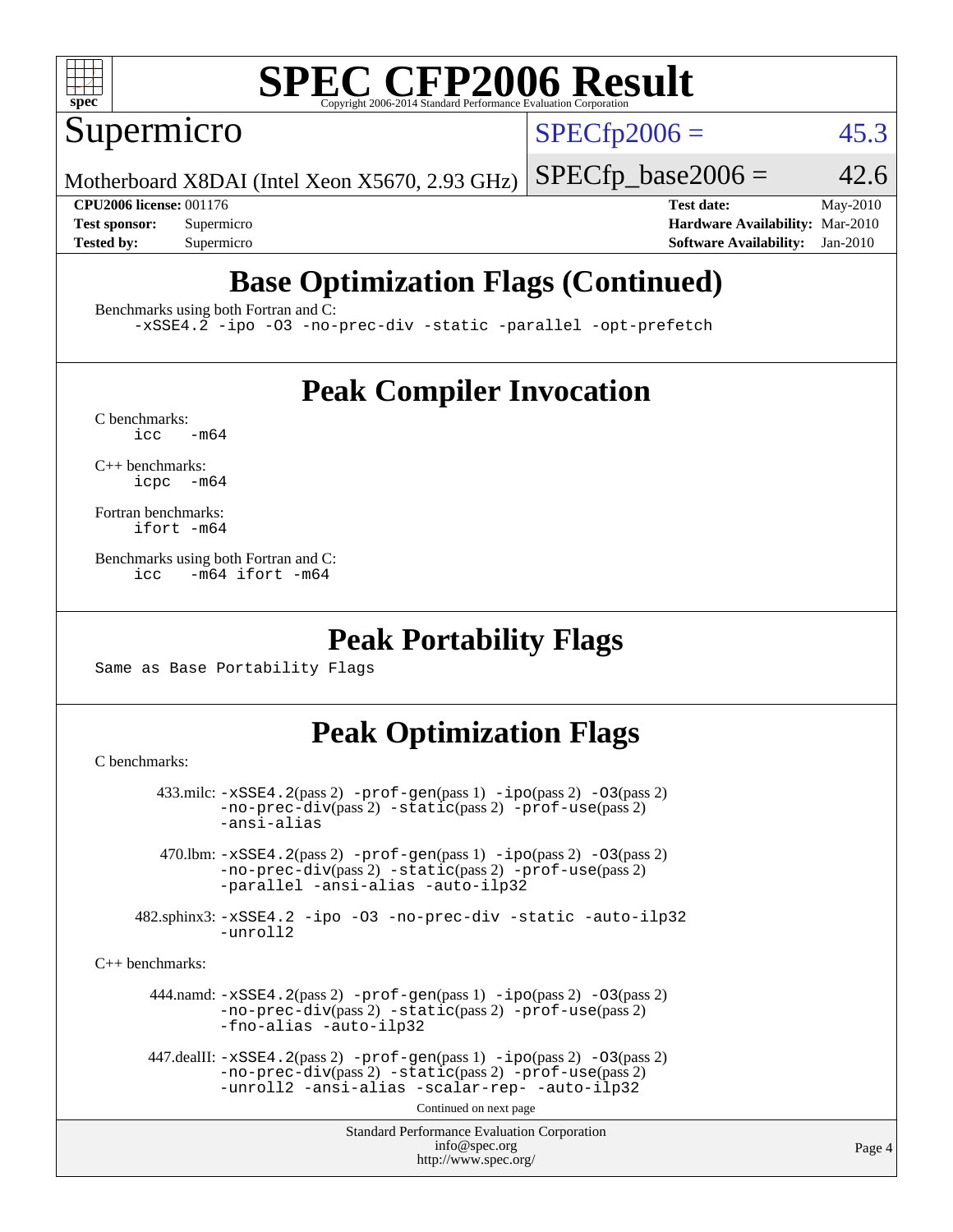

Supermicro

 $SPECTp2006 = 45.3$ 

Motherboard X8DAI (Intel Xeon X5670, 2.93 GHz)  $SPECTp\_base2006 = 42.6$ 

**[CPU2006 license:](http://www.spec.org/auto/cpu2006/Docs/result-fields.html#CPU2006license)** 001176 **[Test date:](http://www.spec.org/auto/cpu2006/Docs/result-fields.html#Testdate)** May-2010 **[Test sponsor:](http://www.spec.org/auto/cpu2006/Docs/result-fields.html#Testsponsor)** Supermicro **[Hardware Availability:](http://www.spec.org/auto/cpu2006/Docs/result-fields.html#HardwareAvailability)** Mar-2010 **[Tested by:](http://www.spec.org/auto/cpu2006/Docs/result-fields.html#Testedby)** Supermicro **[Software Availability:](http://www.spec.org/auto/cpu2006/Docs/result-fields.html#SoftwareAvailability)** Jan-2010

### **[Peak Optimization Flags \(Continued\)](http://www.spec.org/auto/cpu2006/Docs/result-fields.html#PeakOptimizationFlags)**

 450.soplex: [-xSSE4.2](http://www.spec.org/cpu2006/results/res2010q3/cpu2006-20100528-11384.flags.html#user_peakPASS2_CXXFLAGSPASS2_LDFLAGS450_soplex_f-xSSE42_f91528193cf0b216347adb8b939d4107)(pass 2) [-prof-gen](http://www.spec.org/cpu2006/results/res2010q3/cpu2006-20100528-11384.flags.html#user_peakPASS1_CXXFLAGSPASS1_LDFLAGS450_soplex_prof_gen_e43856698f6ca7b7e442dfd80e94a8fc)(pass 1) [-ipo](http://www.spec.org/cpu2006/results/res2010q3/cpu2006-20100528-11384.flags.html#user_peakPASS2_CXXFLAGSPASS2_LDFLAGS450_soplex_f-ipo)(pass 2) [-O3](http://www.spec.org/cpu2006/results/res2010q3/cpu2006-20100528-11384.flags.html#user_peakPASS2_CXXFLAGSPASS2_LDFLAGS450_soplex_f-O3)(pass 2) [-no-prec-div](http://www.spec.org/cpu2006/results/res2010q3/cpu2006-20100528-11384.flags.html#user_peakPASS2_CXXFLAGSPASS2_LDFLAGS450_soplex_f-no-prec-div)(pass 2) [-static](http://www.spec.org/cpu2006/results/res2010q3/cpu2006-20100528-11384.flags.html#user_peakPASS2_CXXFLAGSPASS2_LDFLAGS450_soplex_f-static)(pass 2) [-prof-use](http://www.spec.org/cpu2006/results/res2010q3/cpu2006-20100528-11384.flags.html#user_peakPASS2_CXXFLAGSPASS2_LDFLAGS450_soplex_prof_use_bccf7792157ff70d64e32fe3e1250b55)(pass 2) [-opt-malloc-options=3](http://www.spec.org/cpu2006/results/res2010q3/cpu2006-20100528-11384.flags.html#user_peakOPTIMIZE450_soplex_f-opt-malloc-options_13ab9b803cf986b4ee62f0a5998c2238) [-auto-ilp32](http://www.spec.org/cpu2006/results/res2010q3/cpu2006-20100528-11384.flags.html#user_peakCXXOPTIMIZE450_soplex_f-auto-ilp32) 453.povray:  $-xSSE4$ . 2(pass 2)  $-prof-gen(pass 1) -ipo(pass 2) -O3(pass 2)$  $-prof-gen(pass 1) -ipo(pass 2) -O3(pass 2)$  $-prof-gen(pass 1) -ipo(pass 2) -O3(pass 2)$  $-prof-gen(pass 1) -ipo(pass 2) -O3(pass 2)$  $-prof-gen(pass 1) -ipo(pass 2) -O3(pass 2)$  $-prof-gen(pass 1) -ipo(pass 2) -O3(pass 2)$ [-no-prec-div](http://www.spec.org/cpu2006/results/res2010q3/cpu2006-20100528-11384.flags.html#user_peakPASS2_CXXFLAGSPASS2_LDFLAGS453_povray_f-no-prec-div)(pass 2) [-static](http://www.spec.org/cpu2006/results/res2010q3/cpu2006-20100528-11384.flags.html#user_peakPASS2_CXXFLAGSPASS2_LDFLAGS453_povray_f-static)(pass 2) [-prof-use](http://www.spec.org/cpu2006/results/res2010q3/cpu2006-20100528-11384.flags.html#user_peakPASS2_CXXFLAGSPASS2_LDFLAGS453_povray_prof_use_bccf7792157ff70d64e32fe3e1250b55)(pass 2) [-unroll4](http://www.spec.org/cpu2006/results/res2010q3/cpu2006-20100528-11384.flags.html#user_peakCXXOPTIMIZE453_povray_f-unroll_4e5e4ed65b7fd20bdcd365bec371b81f) [-ansi-alias](http://www.spec.org/cpu2006/results/res2010q3/cpu2006-20100528-11384.flags.html#user_peakCXXOPTIMIZE453_povray_f-ansi-alias) [Fortran benchmarks](http://www.spec.org/auto/cpu2006/Docs/result-fields.html#Fortranbenchmarks): 410.bwaves: [-xSSE4.2](http://www.spec.org/cpu2006/results/res2010q3/cpu2006-20100528-11384.flags.html#user_peakOPTIMIZE410_bwaves_f-xSSE42_f91528193cf0b216347adb8b939d4107) [-ipo](http://www.spec.org/cpu2006/results/res2010q3/cpu2006-20100528-11384.flags.html#user_peakOPTIMIZE410_bwaves_f-ipo) [-O3](http://www.spec.org/cpu2006/results/res2010q3/cpu2006-20100528-11384.flags.html#user_peakOPTIMIZE410_bwaves_f-O3) [-no-prec-div](http://www.spec.org/cpu2006/results/res2010q3/cpu2006-20100528-11384.flags.html#user_peakOPTIMIZE410_bwaves_f-no-prec-div) [-static](http://www.spec.org/cpu2006/results/res2010q3/cpu2006-20100528-11384.flags.html#user_peakOPTIMIZE410_bwaves_f-static) [-opt-prefetch](http://www.spec.org/cpu2006/results/res2010q3/cpu2006-20100528-11384.flags.html#user_peakOPTIMIZE410_bwaves_f-opt-prefetch) [-parallel](http://www.spec.org/cpu2006/results/res2010q3/cpu2006-20100528-11384.flags.html#user_peakOPTIMIZE410_bwaves_f-parallel) 416.gamess:  $-xSSE4$ . 2(pass 2)  $-prof-gen(pass 1) -ipo(pass 2) -O3(pass 2)$  $-prof-gen(pass 1) -ipo(pass 2) -O3(pass 2)$  $-prof-gen(pass 1) -ipo(pass 2) -O3(pass 2)$  $-prof-gen(pass 1) -ipo(pass 2) -O3(pass 2)$  $-prof-gen(pass 1) -ipo(pass 2) -O3(pass 2)$  $-prof-gen(pass 1) -ipo(pass 2) -O3(pass 2)$ [-no-prec-div](http://www.spec.org/cpu2006/results/res2010q3/cpu2006-20100528-11384.flags.html#user_peakPASS2_FFLAGSPASS2_LDFLAGS416_gamess_f-no-prec-div)(pass 2) [-static](http://www.spec.org/cpu2006/results/res2010q3/cpu2006-20100528-11384.flags.html#user_peakPASS2_FFLAGSPASS2_LDFLAGS416_gamess_f-static)(pass 2) [-prof-use](http://www.spec.org/cpu2006/results/res2010q3/cpu2006-20100528-11384.flags.html#user_peakPASS2_FFLAGSPASS2_LDFLAGS416_gamess_prof_use_bccf7792157ff70d64e32fe3e1250b55)(pass 2) [-unroll2](http://www.spec.org/cpu2006/results/res2010q3/cpu2006-20100528-11384.flags.html#user_peakOPTIMIZE416_gamess_f-unroll_784dae83bebfb236979b41d2422d7ec2) [-Ob0](http://www.spec.org/cpu2006/results/res2010q3/cpu2006-20100528-11384.flags.html#user_peakOPTIMIZE416_gamess_f-Ob_n_fbe6f6428adb7d4b74b1e99bb2444c2d) [-ansi-alias](http://www.spec.org/cpu2006/results/res2010q3/cpu2006-20100528-11384.flags.html#user_peakOPTIMIZE416_gamess_f-ansi-alias) [-scalar-rep-](http://www.spec.org/cpu2006/results/res2010q3/cpu2006-20100528-11384.flags.html#user_peakOPTIMIZE416_gamess_f-disablescalarrep_abbcad04450fb118e4809c81d83c8a1d) 434.zeusmp: basepeak = yes 437.leslie3d: basepeak = yes 459.GemsFDTD: [-xSSE4.2](http://www.spec.org/cpu2006/results/res2010q3/cpu2006-20100528-11384.flags.html#user_peakPASS2_FFLAGSPASS2_LDFLAGS459_GemsFDTD_f-xSSE42_f91528193cf0b216347adb8b939d4107)(pass 2) [-prof-gen](http://www.spec.org/cpu2006/results/res2010q3/cpu2006-20100528-11384.flags.html#user_peakPASS1_FFLAGSPASS1_LDFLAGS459_GemsFDTD_prof_gen_e43856698f6ca7b7e442dfd80e94a8fc)(pass 1) [-ipo](http://www.spec.org/cpu2006/results/res2010q3/cpu2006-20100528-11384.flags.html#user_peakPASS2_FFLAGSPASS2_LDFLAGS459_GemsFDTD_f-ipo)(pass 2) [-O3](http://www.spec.org/cpu2006/results/res2010q3/cpu2006-20100528-11384.flags.html#user_peakPASS2_FFLAGSPASS2_LDFLAGS459_GemsFDTD_f-O3)(pass 2) [-no-prec-div](http://www.spec.org/cpu2006/results/res2010q3/cpu2006-20100528-11384.flags.html#user_peakPASS2_FFLAGSPASS2_LDFLAGS459_GemsFDTD_f-no-prec-div)(pass 2) [-static](http://www.spec.org/cpu2006/results/res2010q3/cpu2006-20100528-11384.flags.html#user_peakPASS2_FFLAGSPASS2_LDFLAGS459_GemsFDTD_f-static)(pass 2) [-prof-use](http://www.spec.org/cpu2006/results/res2010q3/cpu2006-20100528-11384.flags.html#user_peakPASS2_FFLAGSPASS2_LDFLAGS459_GemsFDTD_prof_use_bccf7792157ff70d64e32fe3e1250b55)(pass 2) [-unroll2](http://www.spec.org/cpu2006/results/res2010q3/cpu2006-20100528-11384.flags.html#user_peakOPTIMIZE459_GemsFDTD_f-unroll_784dae83bebfb236979b41d2422d7ec2) [-Ob0](http://www.spec.org/cpu2006/results/res2010q3/cpu2006-20100528-11384.flags.html#user_peakOPTIMIZE459_GemsFDTD_f-Ob_n_fbe6f6428adb7d4b74b1e99bb2444c2d) [-opt-prefetch](http://www.spec.org/cpu2006/results/res2010q3/cpu2006-20100528-11384.flags.html#user_peakOPTIMIZE459_GemsFDTD_f-opt-prefetch) [-parallel](http://www.spec.org/cpu2006/results/res2010q3/cpu2006-20100528-11384.flags.html#user_peakOPTIMIZE459_GemsFDTD_f-parallel)  $465$ .tonto:  $-xSSE4$ .  $2(pass 2)$  [-prof-gen](http://www.spec.org/cpu2006/results/res2010q3/cpu2006-20100528-11384.flags.html#user_peakPASS1_FFLAGSPASS1_LDFLAGS465_tonto_prof_gen_e43856698f6ca7b7e442dfd80e94a8fc)(pass 1) [-ipo](http://www.spec.org/cpu2006/results/res2010q3/cpu2006-20100528-11384.flags.html#user_peakPASS2_FFLAGSPASS2_LDFLAGS465_tonto_f-ipo)(pass 2) -03(pass 2) [-no-prec-div](http://www.spec.org/cpu2006/results/res2010q3/cpu2006-20100528-11384.flags.html#user_peakPASS2_FFLAGSPASS2_LDFLAGS465_tonto_f-no-prec-div)(pass 2) [-static](http://www.spec.org/cpu2006/results/res2010q3/cpu2006-20100528-11384.flags.html#user_peakPASS2_FFLAGSPASS2_LDFLAGS465_tonto_f-static)(pass 2) [-prof-use](http://www.spec.org/cpu2006/results/res2010q3/cpu2006-20100528-11384.flags.html#user_peakPASS2_FFLAGSPASS2_LDFLAGS465_tonto_prof_use_bccf7792157ff70d64e32fe3e1250b55)(pass 2) [-inline-calloc](http://www.spec.org/cpu2006/results/res2010q3/cpu2006-20100528-11384.flags.html#user_peakOPTIMIZE465_tonto_f-inline-calloc) [-opt-malloc-options=3](http://www.spec.org/cpu2006/results/res2010q3/cpu2006-20100528-11384.flags.html#user_peakOPTIMIZE465_tonto_f-opt-malloc-options_13ab9b803cf986b4ee62f0a5998c2238) [-auto](http://www.spec.org/cpu2006/results/res2010q3/cpu2006-20100528-11384.flags.html#user_peakOPTIMIZE465_tonto_f-auto) [-unroll4](http://www.spec.org/cpu2006/results/res2010q3/cpu2006-20100528-11384.flags.html#user_peakOPTIMIZE465_tonto_f-unroll_4e5e4ed65b7fd20bdcd365bec371b81f) [Benchmarks using both Fortran and C](http://www.spec.org/auto/cpu2006/Docs/result-fields.html#BenchmarksusingbothFortranandC): 435.gromacs:  $-xSSE4$ . 2(pass 2)  $-prof-gen(pass 1) -ipo(pass 2) -O3(pass 2)$  $-prof-gen(pass 1) -ipo(pass 2) -O3(pass 2)$  $-prof-gen(pass 1) -ipo(pass 2) -O3(pass 2)$  $-prof-gen(pass 1) -ipo(pass 2) -O3(pass 2)$  $-prof-gen(pass 1) -ipo(pass 2) -O3(pass 2)$  $-prof-gen(pass 1) -ipo(pass 2) -O3(pass 2)$ [-no-prec-div](http://www.spec.org/cpu2006/results/res2010q3/cpu2006-20100528-11384.flags.html#user_peakPASS2_CFLAGSPASS2_FFLAGSPASS2_LDFLAGS435_gromacs_f-no-prec-div)(pass 2) [-static](http://www.spec.org/cpu2006/results/res2010q3/cpu2006-20100528-11384.flags.html#user_peakPASS2_CFLAGSPASS2_FFLAGSPASS2_LDFLAGS435_gromacs_f-static)(pass 2) [-prof-use](http://www.spec.org/cpu2006/results/res2010q3/cpu2006-20100528-11384.flags.html#user_peakPASS2_CFLAGSPASS2_FFLAGSPASS2_LDFLAGS435_gromacs_prof_use_bccf7792157ff70d64e32fe3e1250b55)(pass 2) [-opt-prefetch](http://www.spec.org/cpu2006/results/res2010q3/cpu2006-20100528-11384.flags.html#user_peakOPTIMIZE435_gromacs_f-opt-prefetch) [-auto-ilp32](http://www.spec.org/cpu2006/results/res2010q3/cpu2006-20100528-11384.flags.html#user_peakCOPTIMIZE435_gromacs_f-auto-ilp32) 436.cactusADM: [-xSSE4.2](http://www.spec.org/cpu2006/results/res2010q3/cpu2006-20100528-11384.flags.html#user_peakPASS2_CFLAGSPASS2_FFLAGSPASS2_LDFLAGS436_cactusADM_f-xSSE42_f91528193cf0b216347adb8b939d4107)(pass 2) [-prof-gen](http://www.spec.org/cpu2006/results/res2010q3/cpu2006-20100528-11384.flags.html#user_peakPASS1_CFLAGSPASS1_FFLAGSPASS1_LDFLAGS436_cactusADM_prof_gen_e43856698f6ca7b7e442dfd80e94a8fc)(pass 1) [-ipo](http://www.spec.org/cpu2006/results/res2010q3/cpu2006-20100528-11384.flags.html#user_peakPASS2_CFLAGSPASS2_FFLAGSPASS2_LDFLAGS436_cactusADM_f-ipo)(pass 2) [-O3](http://www.spec.org/cpu2006/results/res2010q3/cpu2006-20100528-11384.flags.html#user_peakPASS2_CFLAGSPASS2_FFLAGSPASS2_LDFLAGS436_cactusADM_f-O3)(pass 2) [-no-prec-div](http://www.spec.org/cpu2006/results/res2010q3/cpu2006-20100528-11384.flags.html#user_peakPASS2_CFLAGSPASS2_FFLAGSPASS2_LDFLAGS436_cactusADM_f-no-prec-div)(pass 2) [-static](http://www.spec.org/cpu2006/results/res2010q3/cpu2006-20100528-11384.flags.html#user_peakPASS2_CFLAGSPASS2_FFLAGSPASS2_LDFLAGS436_cactusADM_f-static)(pass 2) [-prof-use](http://www.spec.org/cpu2006/results/res2010q3/cpu2006-20100528-11384.flags.html#user_peakPASS2_CFLAGSPASS2_FFLAGSPASS2_LDFLAGS436_cactusADM_prof_use_bccf7792157ff70d64e32fe3e1250b55)(pass 2) [-unroll2](http://www.spec.org/cpu2006/results/res2010q3/cpu2006-20100528-11384.flags.html#user_peakOPTIMIZE436_cactusADM_f-unroll_784dae83bebfb236979b41d2422d7ec2) [-opt-prefetch](http://www.spec.org/cpu2006/results/res2010q3/cpu2006-20100528-11384.flags.html#user_peakOPTIMIZE436_cactusADM_f-opt-prefetch) [-parallel](http://www.spec.org/cpu2006/results/res2010q3/cpu2006-20100528-11384.flags.html#user_peakOPTIMIZE436_cactusADM_f-parallel) [-auto-ilp32](http://www.spec.org/cpu2006/results/res2010q3/cpu2006-20100528-11384.flags.html#user_peakCOPTIMIZE436_cactusADM_f-auto-ilp32) 454.calculix: [-xSSE4.2](http://www.spec.org/cpu2006/results/res2010q3/cpu2006-20100528-11384.flags.html#user_peakOPTIMIZE454_calculix_f-xSSE42_f91528193cf0b216347adb8b939d4107) [-ipo](http://www.spec.org/cpu2006/results/res2010q3/cpu2006-20100528-11384.flags.html#user_peakOPTIMIZE454_calculix_f-ipo) [-O3](http://www.spec.org/cpu2006/results/res2010q3/cpu2006-20100528-11384.flags.html#user_peakOPTIMIZE454_calculix_f-O3) [-no-prec-div](http://www.spec.org/cpu2006/results/res2010q3/cpu2006-20100528-11384.flags.html#user_peakOPTIMIZE454_calculix_f-no-prec-div) [-static](http://www.spec.org/cpu2006/results/res2010q3/cpu2006-20100528-11384.flags.html#user_peakOPTIMIZE454_calculix_f-static) [-auto-ilp32](http://www.spec.org/cpu2006/results/res2010q3/cpu2006-20100528-11384.flags.html#user_peakCOPTIMIZE454_calculix_f-auto-ilp32) 481.wrf: Same as 454.calculix The flags file that was used to format this result can be browsed at

<http://www.spec.org/cpu2006/flags/Intel-ic11.1-linux64-revE.20100915.html>